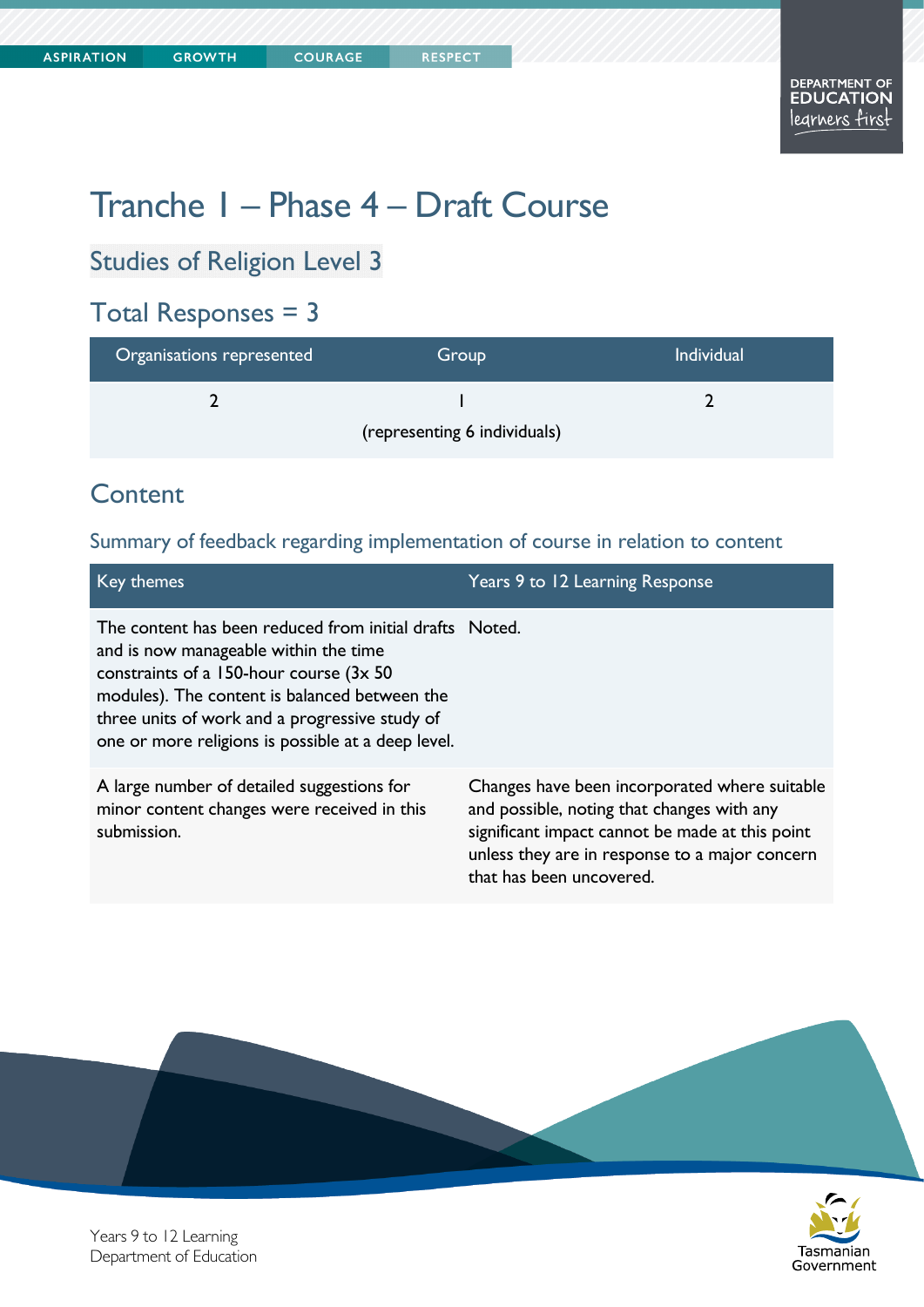# Work Requirements

## Summary of feedback regarding implementation of course in relation to Work Requirements

| Key themes                                                                                                                                                                                                                                                         | Years 9 to 12 Learning Response                                                       |
|--------------------------------------------------------------------------------------------------------------------------------------------------------------------------------------------------------------------------------------------------------------------|---------------------------------------------------------------------------------------|
| One respondent's main concern was the length<br>of the Depth Studies in Module 3. They said<br>2400 - 4000 words was larger than some<br>Humanities course requirements in third year of<br>Arts. This was too overwhelming for students<br>in Year 11 and 12.     | The depth study will be reduced along the lines<br>suggested by the respondent below. |
| One respondent suggested a Glossary of Key<br>Terms.                                                                                                                                                                                                               | A Glossary has been incorporated.                                                     |
| The work requirements for Module I are<br>achievable and allow for a variety of<br>presentation modules other than an essay or<br>written report.                                                                                                                  | Noted.                                                                                |
| The work requirements for Module Two<br>include an externally assessed extended<br>response of 1800-2100 words. The topics (A or<br>B) and inclusions required within the response<br>are clearly indicated in the document.                                       |                                                                                       |
| The work requirements for Module Three are<br>problematic for two reasons:                                                                                                                                                                                         | The depth study will be reduced along the lines<br>suggested by this respondent.      |
| One: The length of the external<br>$\bullet$<br>component (2400-4000 words).                                                                                                                                                                                       |                                                                                       |
| Two: The complexity and variety of the<br>$\bullet$<br>different pieces of work making up the<br>external work requirement. Keep in<br>mind that the student must submit two<br>depth studies for this module, one being<br>a group work task internally assessed. |                                                                                       |
| A proposal that could reduce the total word<br>limit and the variety of the types of writing                                                                                                                                                                       |                                                                                       |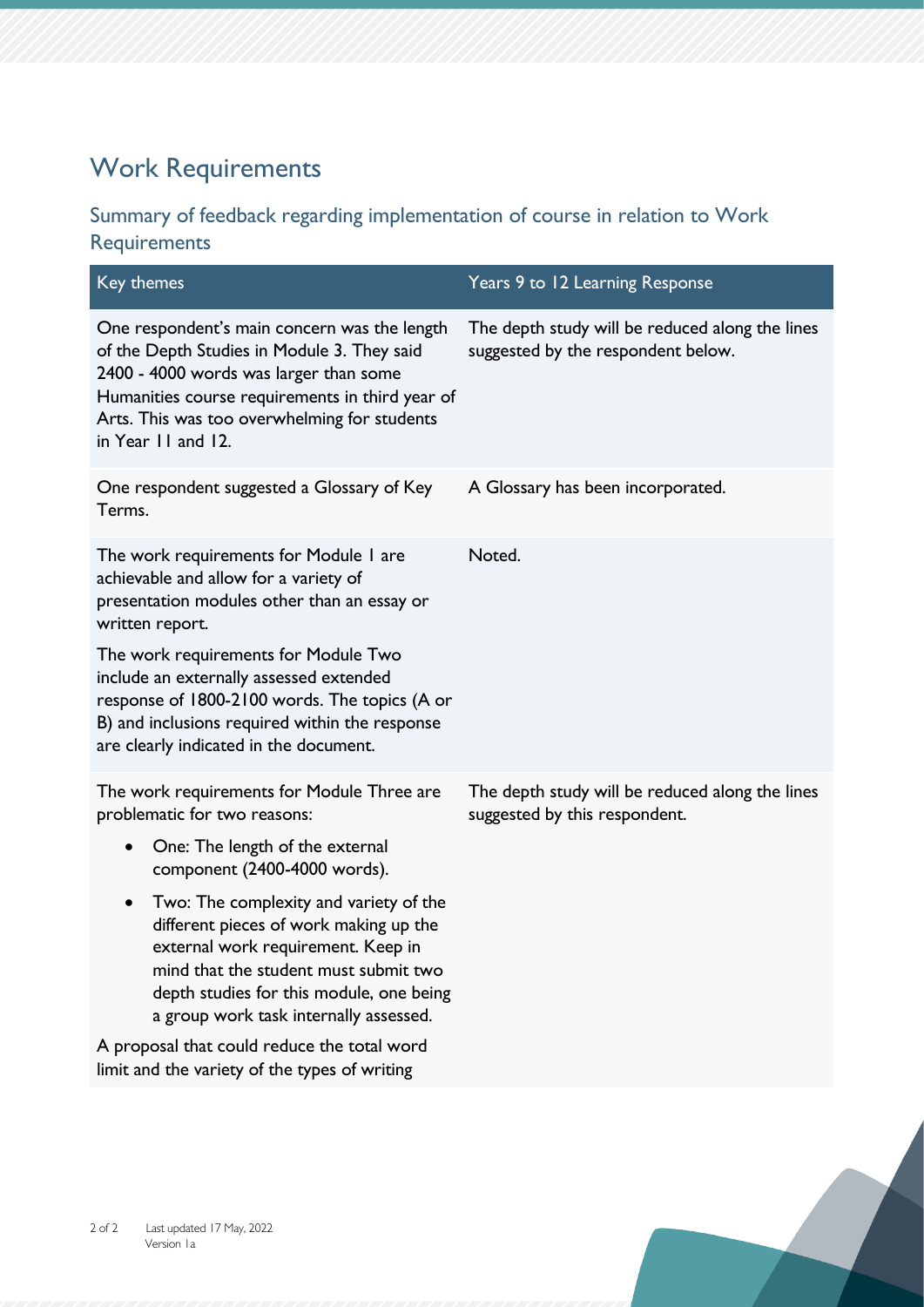### Key themes Years 9 to 12 Learning Response

externally assessed would be to assess some parts internally only.

This respondent has experience with marking plans and reflections on progress as part of IPs. Plans and reflective statements were included as part of Sociology folios in the past. but both of these have been from external assessment. This was due to the difficulty in standardising the assessment of these types of documents, verifying the authenticity of parts such as the use of time or reflection on difficulties and inequities between student experience.

The plan, including study design prospective resources and outline of the topic plus a journal (electronic, video, written) of the schedule and reflection and evaluation of the work could be a required element but only internally assessed.

The extended written response could then be reduced to between 2000 - 3000 words and of the type that can be objectively assessed externally against standards.

This proposal makes the externally assessed depth study manageable and also reduces the word count thus overcoming the two issues currently seen with this externally assessed depth study. The three criteria should still be able to be assessed, even if not all elements are included in all three criteria.

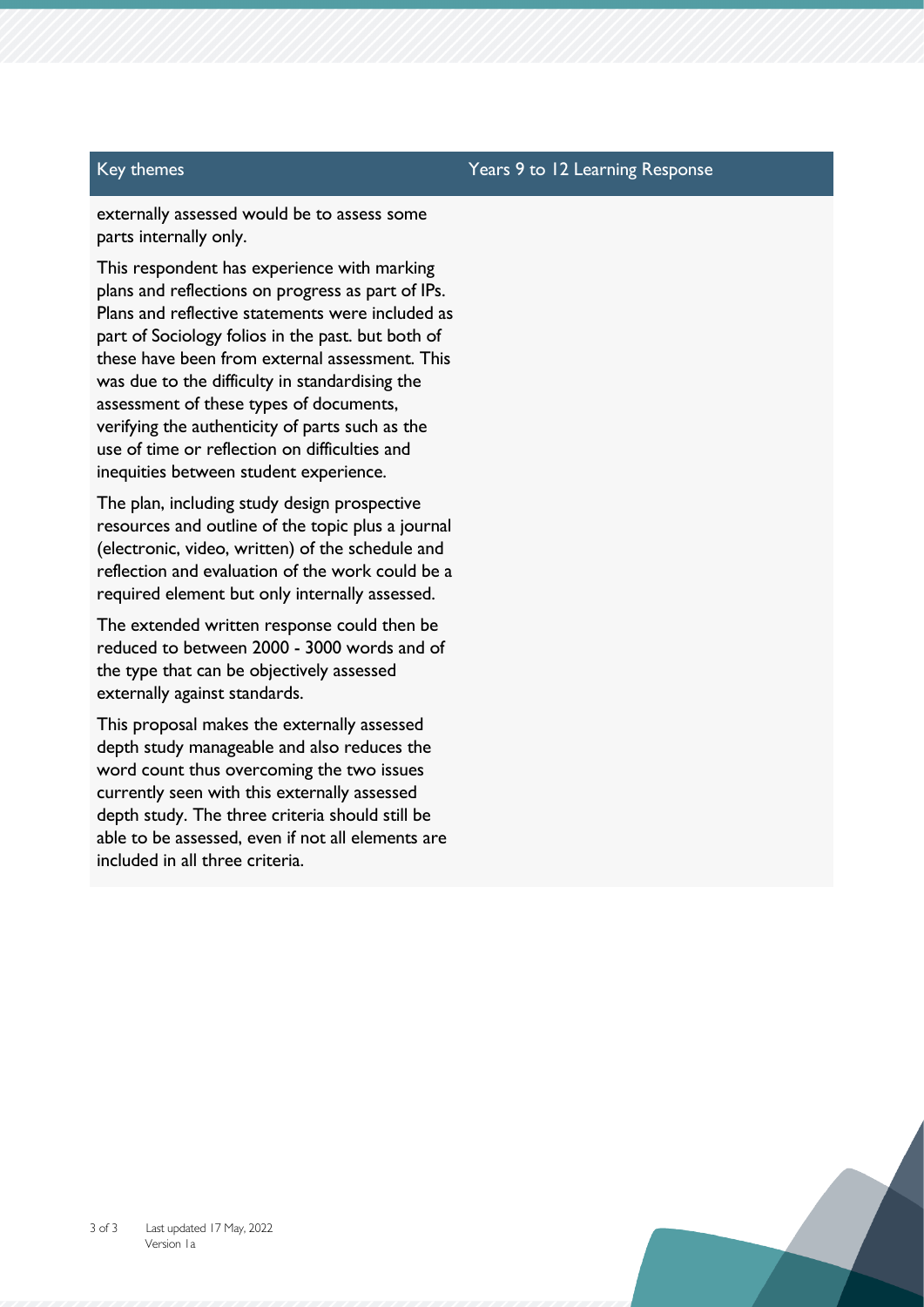## Support for Implementation

### Summary of feedback regarding support desired for implementation and delivery

This continues to be a sophisticated and content heavy course. It will be important that teachers are aware that, given the time frame of the course, not every topic can be dealt with in depth in relation to core beliefs and practices of world religions.

The respondent suggested references and resources for each unit – online resources in particular linked to textbooks.

There will be a number of extension schools teaching this course for the first time and teachers of long experience have retired or are retiring. There will need to be good resource lists and text books and professional learning opportunities for teachers new to the course.

One respondent noted that folios required quite detailed guidelines that outlined matters such as referencing, topic selection and advice for students and teachers.

Therefore, they would like a set of specific guidelines for the two pieces of work required for the folio.

They would also like explanations of the standard of work required for A- E and preferably samples (exemplars) as well.

Recommended resources to assist in the delivery of the course would be helpful.

Ongoing professional learning for teachers was suggested, along with provision of teacher background materials for Modules 1, 2 and 3.

### Key themes Years 9 to 12 Learning Response

All suggestions are noted and will be addressed in the development of baseline resources.